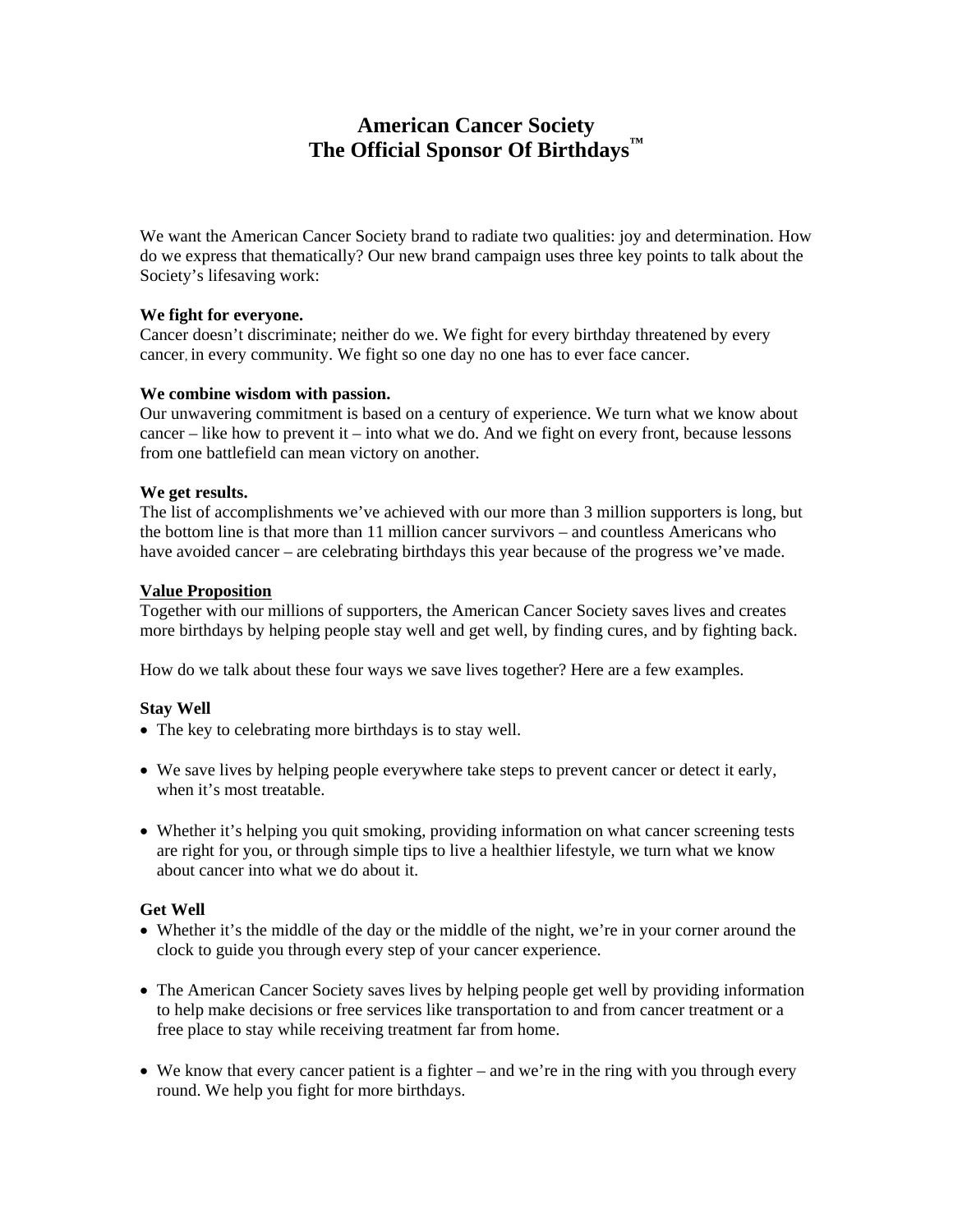## **Finding Cures**

- We have a long history of saving lives by helping find cancer's causes and cures.
- Whether it's discovering medications that help people live longer and better than ever, or pioneering and promoting the most promising cancer prevention or screening tests, we've been involved in nearly every major cancer breakthrough in the last century.
- As the world's largest private funder of cancer research, we support the best ideas of the brightest cancer researchers, who with each discovery are getting us closer to a world with more birthdays.

## **Fighting Back**

- At its core, the American Cancer Society is a vigilant grassroots force of citizen-soldiers passionate volunteers who tirelessly seek to save lives from cancer.
- We work with lawmakers everywhere to make this world a healthier place to live and we rally communities around the globe to join our fight.
- Whether it's passing smoke-free laws, increasing funding for cancer research, improving access to quality health care, or inspiring communities to take up the fight, we fight on all fronts, because the lessons we learn from one battlefield can mean victory on another.
- Through community events like Relay For Life® and Making Strides Against Breast Cancer®, we mobilize the world's largest movement to to defeat cancer once and for all.

## **Expressive Themes**

- Happy birthday is a victory song.
- A world with less cancer is a world with more birthdays.
- There's no such thing a too many candles.
- Join our global movement to create a world with more birthdays.
- We have miles to go, but we celebrate our progress along the hard-fought way.
- The American Cancer Society is 100 percent focused on saving lives.

## **Birthday One-liners**

- When you're in the thick of the fight against cancer, every new age is a cause for celebration a sign of a battle won, and of an enemy defeated.
- When you do the kind of work we do, you realize how special a birthday can be: a celebration of life, a marker of progress.
- At the American Cancer Society, we're working to create a world with more birthdays where cancer never steals another year from anyone's life.
- We're fighting for every birthday, threatened by every cancer, in every community.
- We use the wisdom gained from our century of experience to fight for everyone and our passionate resolve means we get results.